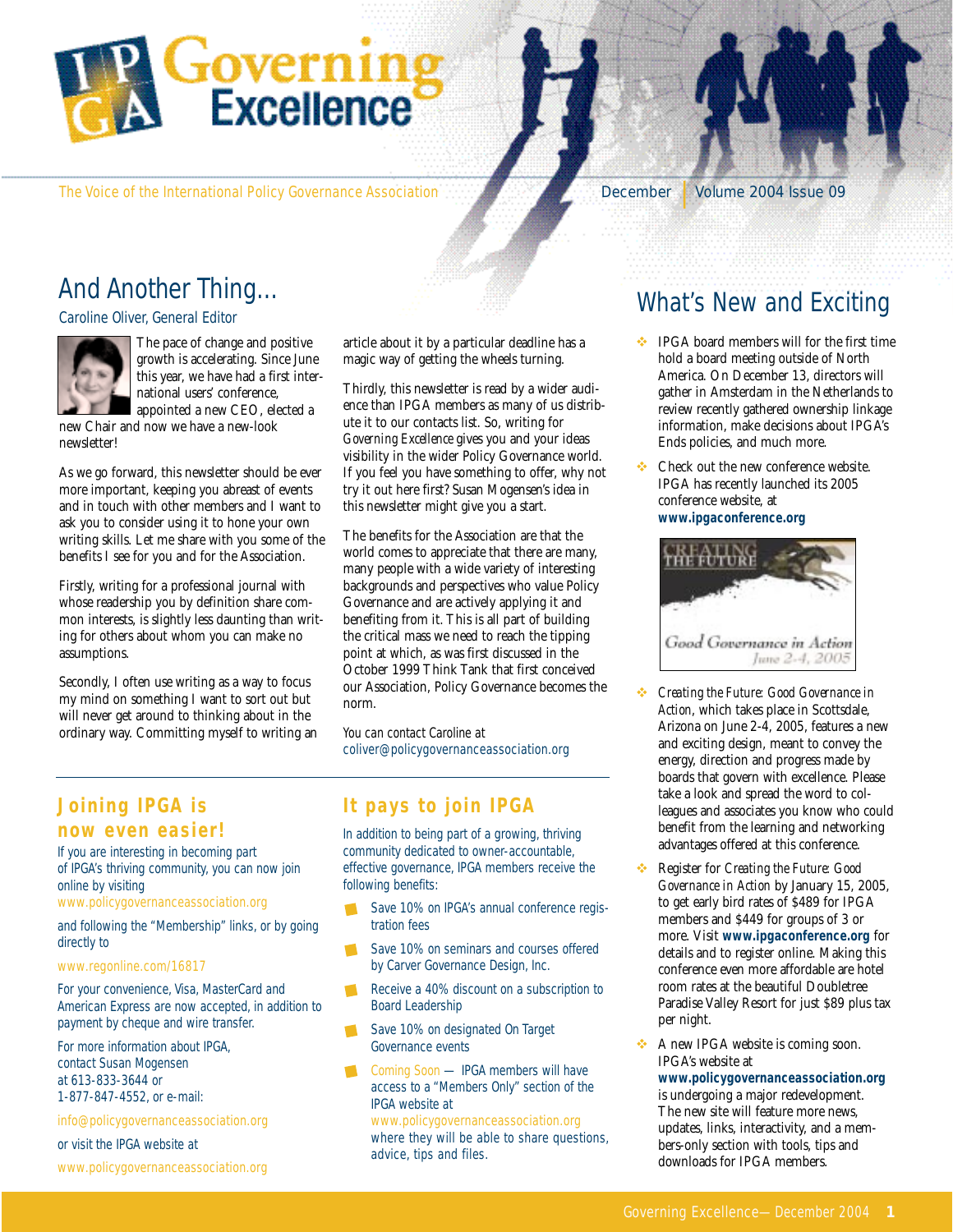

For boards either considering or implementing Policy Governance, I am frequently asked the question: "What are some legitimate uses of committees that <mark>m</mark>enting Policy Governance, I am frequently asked the question: "What are some legitimate uses of committees that help the board to do its work?"

This question is often posed by a board that has had the more traditional committee structure focused on various management functions such as finance, marketing, investments, etc.

The level of inquiry might be simply, "What if we were to adopt Policy Governance?" or it might actually be the result of developing a detailed work plan for implementing Policy Governance and realizing that some committee work could increase the efficiency and effectiveness of the board's work.

This is an important question, especially for boards with more than a dozen members. I always begin with the caution not to do anything with committees that detracts from the wholeness of the board's job. Committees, if used, should be used strategically and ordinarily in an *ad hoc* capacity. Their primary function is to do pre-board work.



While there is no one single recipe that could possibly fit the needs of all boards, I often consider the board's needs in the context of their policy circle. My suggestions usually focus in these three areas:

1) Ends, 2) CEO Limitations, and, 3) Board Means as shown in the diagram. Sample suggestions are described below:

v Committee 1 (*Owner Relations*) would work with sorting out issues and proposing alternative plans for linking with owners.

- v Committee 2 (*Audit*) would recommend external vendors (auditors, legal counsel, etc.) to assess compliance with Executive Limitations calling for external monitoring.
- v Committee 3 (*Development*) would recommend educational activities, new board member recruiting processes, and performance evaluation methods to help maximize the board's governance potential.

In these descriptions, I've chosen specific tasks only for illustration. Committee descriptions should always fit the board's current needs. Even if the board recommends that a committee become permanent, I usually suggest putting a time limit (not to exceed two years) in the committee's description as a discipline for the board to assess its ongoing need.

If committees are used sparingly and formed only to meet strategically important board goals, they can energize the board's performance.

You can contact Karl at karl.sommers@mma-online.org

#### **About IPGA**

Launched in June 2001, the International Policy Governance Association (IPGA) is committed to owner-accountable, effective governance, and is a 501-c(3) not-for-profit corporation.

#### **Contact IPGA**

**Have a question or comment for IPGA?**

Call us at 613-833-3644 or toll-free at 1-877-847-4552.

E-mail us at **info@policygovernanceassociation.org**

Visit our website at **www.policygovernanceassociation.org**

Write to us at: Susan Mogensen, CEO, IPGA 1010 Bosque Crescent Cumberland, ON, Canada K4C 1C3

#### **Welcome to IPGA!**

New IPGA Members:

- Faith Diehl, Atlanta, Georgia
- $\mathcal{L}$ Jewellers Mutual Insurance Company Neenah, Wisconsin
- IPGA also extended an Honorary Lifetime Membership to Howard Stier of Apex, North Carolina, in appreciation for all of Howard's voluntary contributions as IPGA's first CEO.

#### **New Academy Grads**

Nineteen individuals participated in Carver Governance Design Inc.'s Advanced Policy Governance Academy held Oct. 18-22, 2004 in Atlanta. This year's graduates included 10 participants from the United States, seven from Canada, one from The Netherlands and one from Guatemala.

#### **Retreat in Paradise Valley**

Consider holding your board retreat at the Doubletree Paradise Valley Resort in Scottsdale, Arizona before or after IPGA's June 2-4, 2005 conference. Your organization will save on costs associated with meeting space, accommodation and travel, and your board members will benefit from combining professional development with business in a relaxing resort environment. For more information, contact Susan Mogensen at 1-877-847-4552.

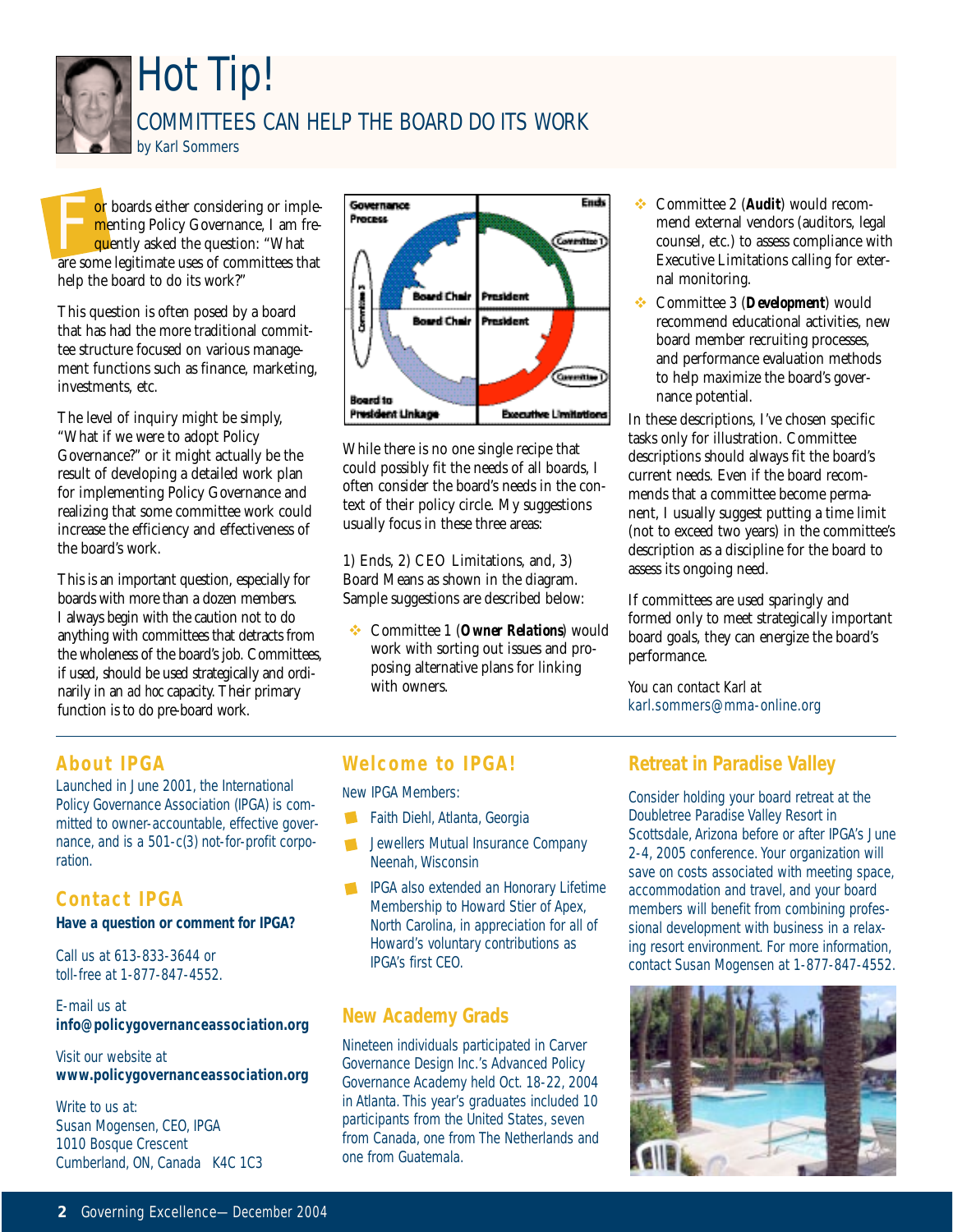# The Best of Policy Governance

#### CLIENTS BENEFIT BY SHARING EXPERIENCES IN USER GROUPS

by Sue Stratton and Eric Craymer, Partners in Policy Governance

earning a new technology is never easy. If your organization has purchased an inte**grated software system, you may have** noticed that part of the service package includes an operator's guide, staff training, access to a help desk, and ongoing support through facilitated user groups.

Policy Governance is not unlike an integrated software package — a complete operating system that impacts every aspect of the organization. There might be lessons to be learned from the software industry about packaging followup services to assure optimal use of the technology.

In Michigan, Partners in Policy Governance has modeled a service to our clients around the concept of bringing users together to discuss new understandings, focus on real world discoveries within the technology and bring forward problems to solve-virtually any application issue that might surface in the practice of Policy Governance technology.

Policy Governance User Groups are held three to four times annually for our client base. Our meetings are half-day afternoon sessions, following half-day introductory sessions to the model for the general public. Participants pay a minimal fee to attend the session. We draw participation from the wide variety of our client base with one End in mind: a supported community of Policy Governance practitioners.

In preparation for each User Group Session, we advertise two specific topics that will be on the agenda for the discussion, plus we leave plenty of room to bring specific issues of client concern to the table.

Examples of the topics we have explored during these user group sessions include:

- **Ends Policy Development**
- $\cdot$  Linking with the Ownership
- **◆** Creating the Board's Annual Work Plan
- Monitoring the CEO
- v Board Self-Assessment
- **↓** Converting Board Decisions into Policy
- **❖** Board Orientation
- **Management Implications of Policy** Governance
- ◆ Operational Delegation within the Framework of Policy Governance

It is our practice that, when we have developed a specific tool for one client during the intervals between meetings, we also share the generic tools with the User Group participants.

As a result, all participants leave with new ideas and tools to advance their understanding and practice of the model.

One of the legendary user group sessions had a balance of staff and board member attendees from a variety of organizations. One board chair was struggling with the excuses of her Executive Director for not submitting monitoring reports in a timely fashion, which in turn created great frustration for the board. When that board chair heard the testimony of other Executive Directors in the room about the time investment to write the reports and the value of doing that work, she was convinced that her board should no longer accept those excuses and should ensure that proper monitoring was done.

Our client participants tell us they find great value in the conversations. It refocuses them on model-compliant behaviors, helps them think through some of the human challenges of the board's process, helps them to recognize the level of integrity practised in their organization and

offers new perspectives on how to solve problems within the model. Because we share our own experiences and developments in the "real" world of Policy Governance, it promotes the evolution of understanding of the model.

From a consultant perspective, it keeps us in touch with clients who are independently exploring and progressing in their understanding of the model. We can also assure an experienced "support group" for our clients who are just beginning their journey.

A parallel for Policy Governance consultants has been the value of participating in the On Target training sessions and IPGA Conferences. We leave those sessions feeling energized and with a deeper understanding and commitment to the model. User Groups have the same impact on our clients.

You can contact Sue and Eric at www.partnersinpolicygovernance.com

### The Board Connection IPGA BOARD TURNS ATTENTION TO OWNERSHIP LINKAGE AND MEMBER BENEFITS

Jannice Moore, IPGA Chair



On behalf of IPGA's board, it is my privilege to introduce this new column, as part of our ongoing board contribution of staying "connected" with you, our owners.

As a board, we were pleased at the mix of expert, new, and potential Policy Governance users in attendance at our first Conference in Chicago in June. We look forward to even bigger and better in 2005, and encourage all of you to take advantage of this opportunity to network and learn from other users of the model.

As our ownership linkage work for this year, we have made a commitment that a board member will directly contact every member personally. If you have not yet heard from one of us, you can expect to and if you have not been contacted by now, please let me know, as we *do* want to hear from you.

At our meeting in early December, we will be spending most of our energy on Ends deliberation. Your contribution to this challenging task is important, as we will be struggling with issues such as balancing benefits for Policy Governance® users — boards and associated staff and also consultants — the "for whom" question.

We will be considering and reconsidering "What benefits are *most important* for IPGA to produce?" Which benefits will most effectively contribute to achievement of the mega-End — Owner-Accountable, Effective Governance?

We look forward to ongoing dialogue with you on these and other issues. Please feel free to contact the board member(s) of your choice:

Bill Charney bill@bcharney.com Mike Conduff mike.conduff@charter.net Jan Maas maasgovernance@nl.proximedia.com Jannice Moore jmoore@policygovernanceassociation.org Caroline Oliver coliver@policygovernanceassociation.org Susan Rogers susanerogers@shaw.ca Jim Weigel jweigelsprint@earthlink.net